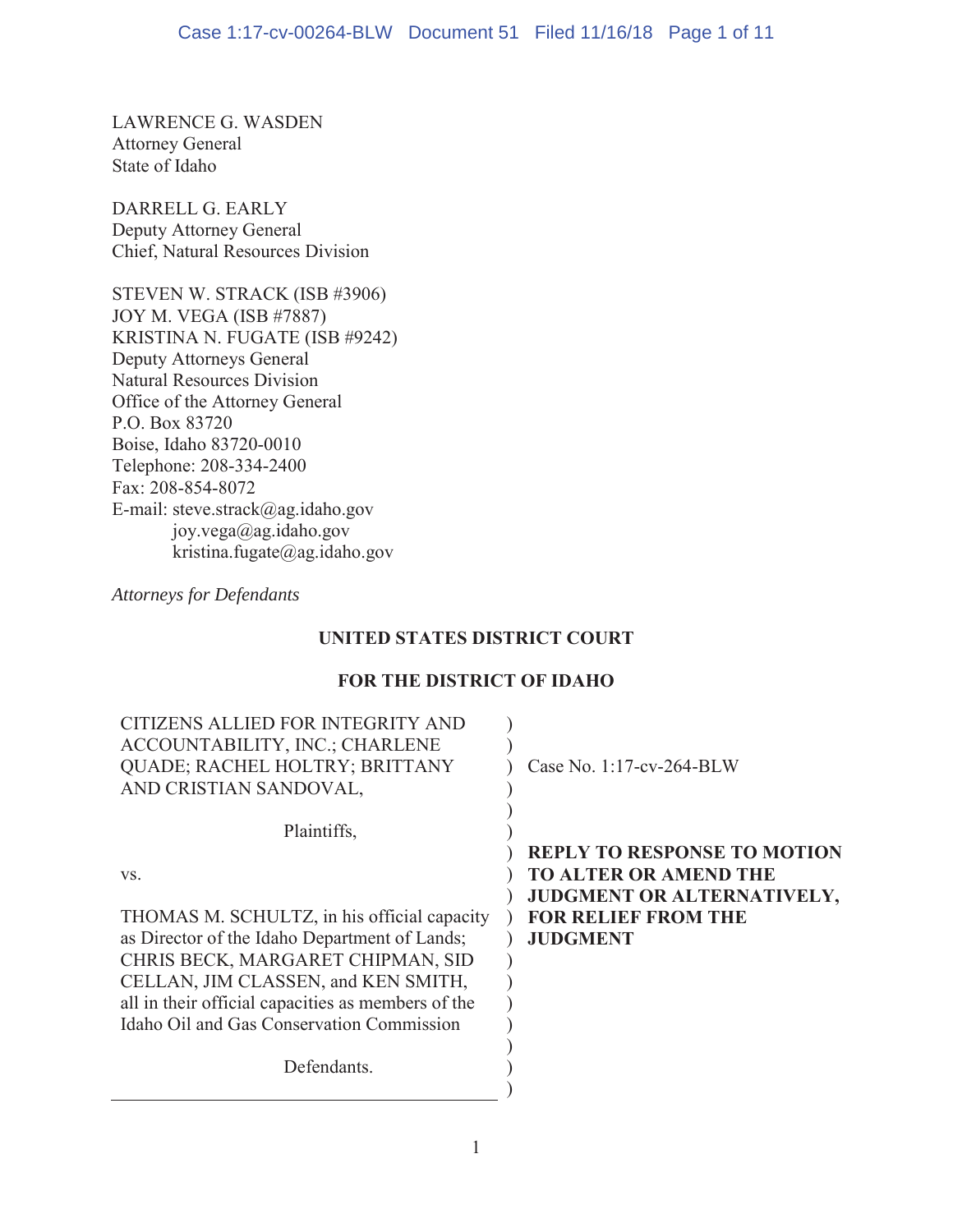### **ARGUMENT**

## **I. Plaintiffs concede, correctly, that the Court erred in concluding that the statutory requirement to include "just and reasonable" terms creates a property interest protected by the Due Process Clause.**

Idaho Code § 47-322(a) (2016) directed the Oil and Gas Conservation Commission ("Commission") to craft integration orders "upon terms and conditions that are just and reasonable. The directive to employ just and reasonable terms and conditions appeared in the opening paragraph of Idaho Code § 47-322 (2016), which contained general directives regarding the exercise of the Commission's regulatory authority to integrate oil and gas interests. *See Anderson v. Corp. Comm'n*, 327 P.2d 699, 702-03 (Okla 1957) (integration order "was regulatory and in the exercise of the police power"). The rights to which integrated parties were specifically entitled appeared later in the statute. *Compare* Idaho Code § 47-322(a) (2016) ("[e]ach such integration order shall be upon terms and conditions that are just and reasonable") *with* Idaho Code § 47-322(c)(ii) (2016) ("[n]onconsenting working interest owners are *entitled* to their respective shares of the production of the well") (emphasis added) *and* Idaho Code § 47-  $322(c)(v)$  (owners who are "deemed leased" "*shall receive* one-eight (1/8) royalty [and] the same bonus payment per acre as the operator originally paid to other owners in the spacing unit") (emphasis added).

The Plaintiffs agree with the Defendants that the statutory directive to integrate oil and gas rights upon "just and reasonable terms" does not create a property interest. *Pls. Resp. Defs. Mot. Alter Am.* at 3, 5, & 6 (Dkt. 50) ("The Memorandum Decision and Order ... may have strayed just off target in understanding the property interest at stake;" "[j]ust and reasonable terms are thus not the property interest itself;" "the precise language of the Court's Memorandum Decision may have misstated the nature of the property interest"). The Plaintiffs' concession is well-founded, given the overwhelming weight of precedent discussed in *Defendants'* 

2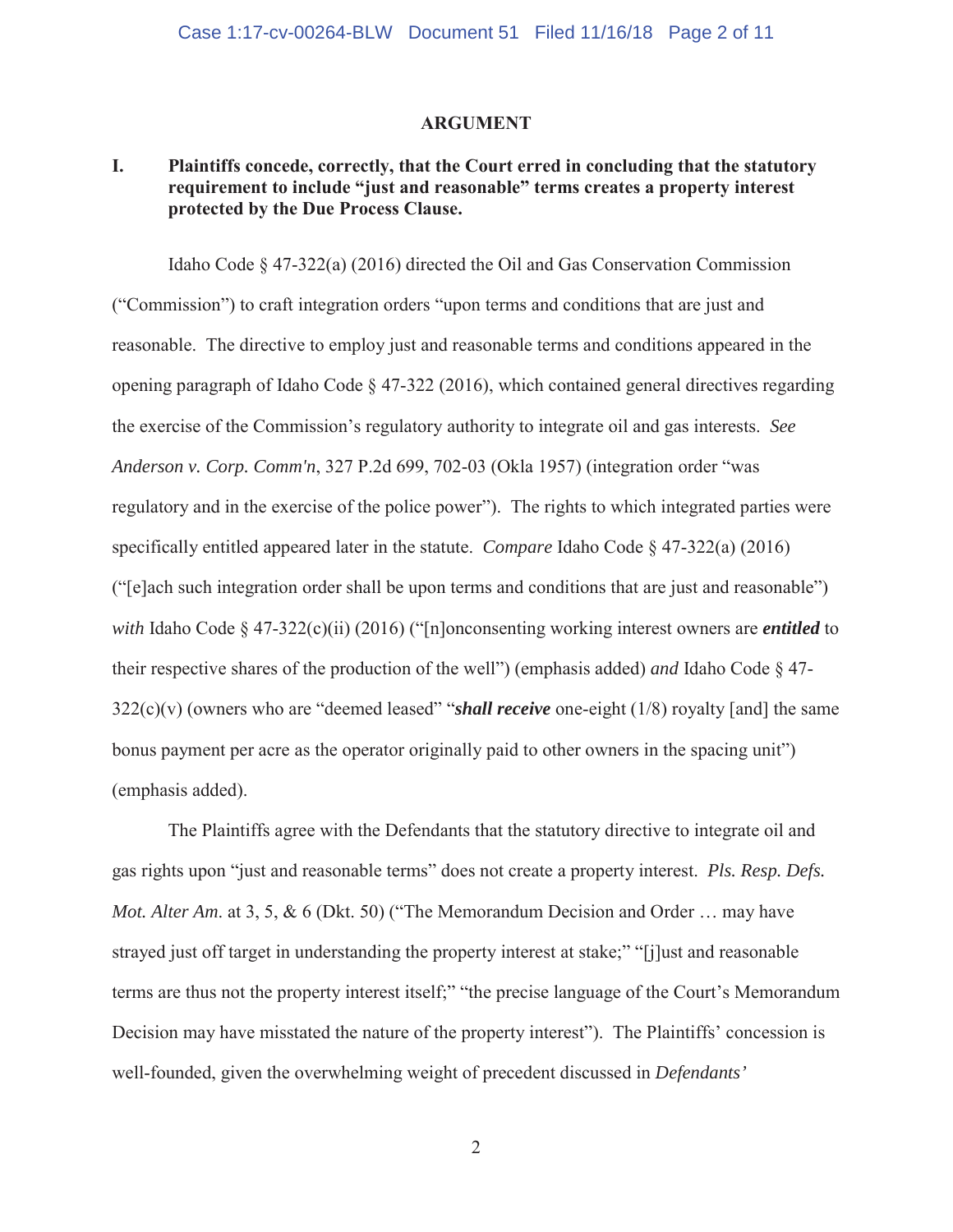#### Case 1:17-cv-00264-BLW Document 51 Filed 11/16/18 Page 3 of 11

*Memorandum in Support of Motion to Alter or Amend* (Dkt. 43-1). Significantly, the Plaintiffs have provided no precedent to the contrary.

Further persuasive authority affirming the Plaintiffs' concession is found in *B.H. v. Johnson*, 715 F. Supp. 1387 (N.D. Ill. 1989). There, as here, the court was faced with the assertion that a statutory mandate created a property interest, the difference being that the mandate reviewed in *B.H. v. Johnson* required a state agency ("DCFS") to provide protective services to children upon receiving a report of abuse. There, as here, the statute included mandatory language requiring the state agency to take action, but employed imprecise terms such as "appropriate services" that "provide little guidance as to what services are to be provided to which families and children." *Id*. at 1400. The court ultimately concluded that the statute was "insufficient" to create a property interest in the services because "while the mandatory language gives DCFS no discretion as to *whether* to provide services, the broad statutory language grants DCFS discretion about *what* particular services to provide." *Id*. (emphasis in original); *see also Porter v. S. Nevada Adult Mental Health Servs*., No. 16-CV-02949-APG-PAL, 2017 WL 6379525, at \*10 (D. Nev. Dec. 13, 2017) ("just because a statute contains mandatory language for government officials, it does not necessarily create a property interest for affected groups") (citing *Town of Castle Rock v. Gonzales*, 545 U.S. 748, 764-65 (2005)).

Here, the same conclusion applies: while the mandatory language in the integration statute gives the Commission no discretion as to *whether* to include just and reasonable terms and conditions, the broad language grants the Commission discretion as to *what* particular terms to include. *See Mem. Dec*. at 15 (Dkt. 36) ("the Commission has a significant amount of discretion to decide what 'just and reasonable' means, but not so much discretion that they can decide it means nothing"); *cf. J.P. Furlong Co, v. Bd. of Oil, Gas and Mining*, 424 P.3d 858, 864 (Utah 2018) (integration statute providing that order "*shall* be made upon terms and conditions

3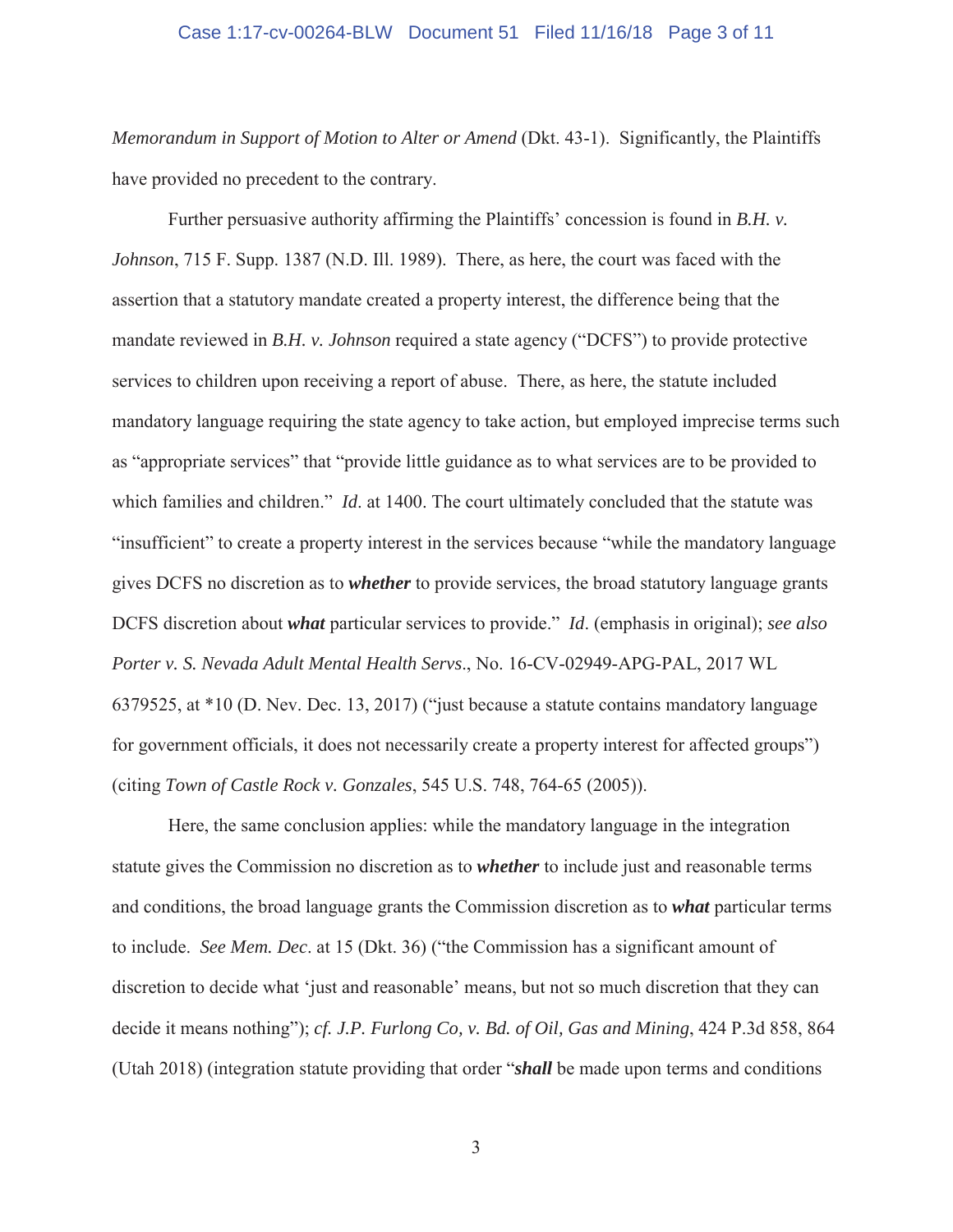### Case 1:17-cv-00264-BLW Document 51 Filed 11/16/18 Page 4 of 11

that are just and reasonable" "gives the Board leeway to determine *what* the order should contain and invests the Board with considerable discretion to decide *what* terms it includes in that order") (emphasis added); *Porter*, 2017 WL 6379525, at \*10 (statute requiring state agency to "adopt policies 'to ensure adequate development and administration of services for persons with mental illness'" did not create property interest because "[n]othing in the text of [the statute] requires state officials to adopt certain policies or limits discretion regarding what those policies must include").

Moreover, because the "just and reasonable" provision is a self-enacting directive aimed at the Commission's regulatory authority, there is no constitutional requirement that the Commission identify, prior to hearing, the factors it will consider in making its determination.<sup>1</sup> Rather, courts uniformly uphold determinations of just and reasonable terms if based on substantial evidence developed *during* a hearing. *See, e.g.*, *Reichhold Energy Corp. v. State By & Through Div. of State of Lands*, 700 P.2d 282, 284-85 (Oreg. 1985) (the "determination of whether the Board properly applied the terms 'just and reasonable' ... involves the interrelated questions of whether the agency's decision was an exercise of discretion consistent with the legislative goals embodied in the statutory scheme … and whether the agency demonstrated the reasons why the facts led to its decision"); *Ranola Oil Co. v. Corp. Comm'n*, 460 P.2d 415, 417- 18 (Okla. 1969) (determination of whether terms of integration order were just and reasonable

<sup>&</sup>lt;sup>1</sup> Several cases cited by Plaintiffs suggest that agencies must prescribe standards for the grant or denial of items such as liquor licenses or public housing, in order to prevent discriminatory decisions. *See, e.g., Hornsby v. Allen*, 326 F.2d 605 (5th Cir. 1964); *Holmes v. N.Y.C. Housing Authority*, 398 F.2d 262 (2d Cir. 1968). *Hornsby* and *Holmes* are inapplicable, however, because in both cases the application was denied without an evidentiary hearing and without written explanation. 326 F.2d at 610; 398 F.2d at 264. The other case cited by Plaintiffs, *Powers v. Canyon County*, 108 Idaho 967, 703 P.2d 1342 (1985), involved the denial of medical benefits *after* a hearing. In such case, the court found "nothing unusual or invalid about a broad legislative benefit standard left to judicial interpretation," and cited as an example the "'fair, just and reasonable' standard for setting utility rates by the Public Utilities Commission." *Id*. at 972, 703 P.2d at 1347. *See also Tomas v. Rubin*, 926 F.2d 906, 911 (9th Cir. 1991) (rejecting argument that State violated due process by allowing agency "unfettered discretion" to deny benefits for applicant's failure to cooperate in identifying the father of her child and holding that "the requirement that a finding of noncooperation be supported by substantial evidence is a sufficient limitation on agency discretion").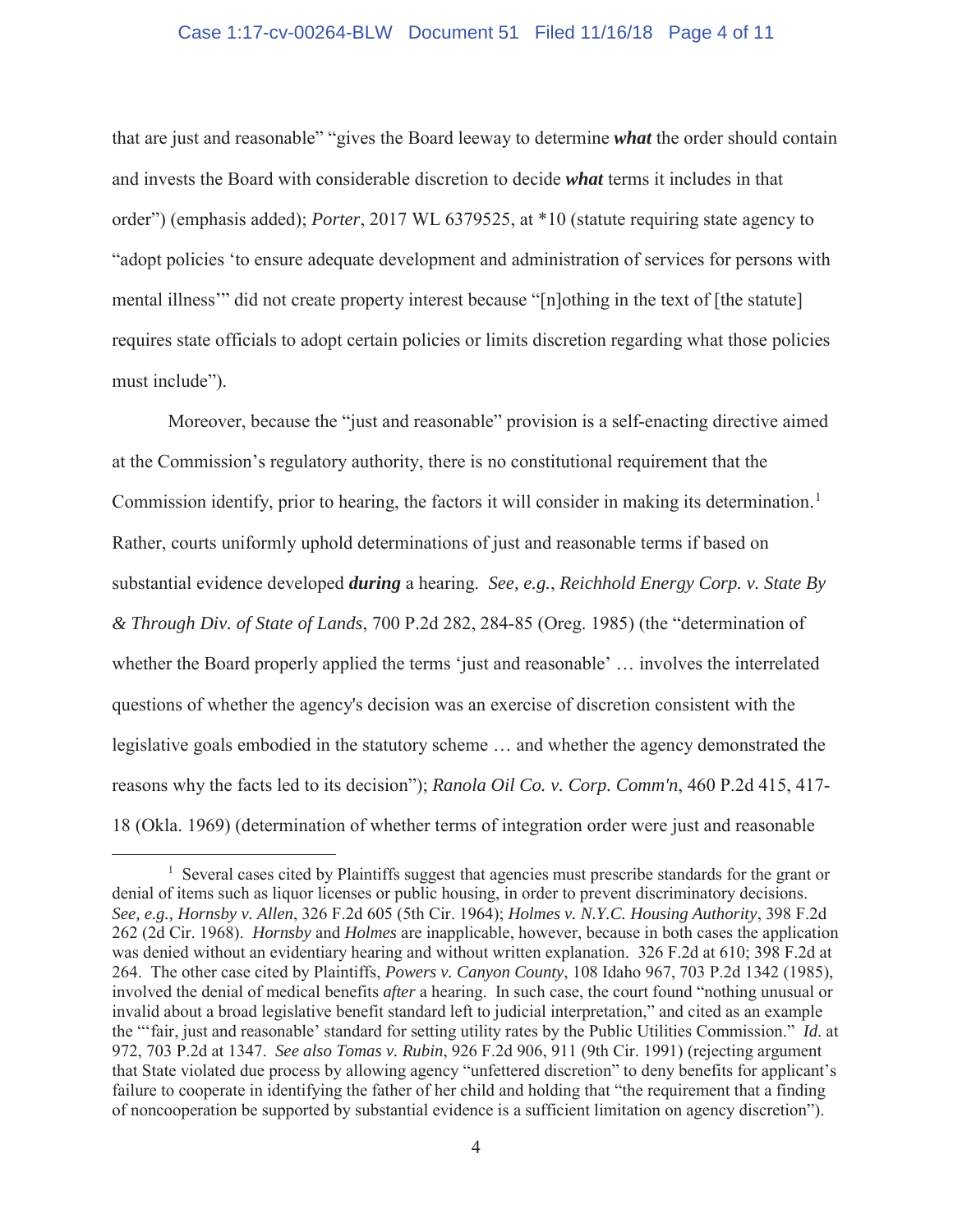### Case 1:17-cv-00264-BLW Document 51 Filed 11/16/18 Page 5 of 11

was limited to "whether the findings and conclusions are sustained by the law and substantial evidence"); *Texaco Inc. v. Indus. Comm'n of State of N. Dakota*, 448 N.W.2d 621, 624–25 (N.D. 1989) (commission's determination of just and reasonable terms in integration order must be affirmed if "its findings and conclusions are sustained by the law and by substantial and credible evidence"); *J.P. Furlong Co*., 424 P.3d at 862-63 ("we review the Board's conclusion that the JOA [included in an integration order] was 'just and reasonable' for substantial evidence"); <sup>2</sup> *cf*. Idaho Code  $\S 67-5279(3)(d)$  (agency orders may be vacated when "not supported by substantial evidence on the record as a whole").

In sum, the Plaintiffs and the Defendants agree that this Court erred in concluding that "Plaintiffs have a protected property interest … in just and reasonable terms and conditions." *Mem. Dec*. at 15 (Dkt. 36). Idaho law vests the Commission with broad discretion to determine the terms and conditions that will be included in an integration order. Given the breadth of that discretion, the Commission's determination of just and reasonable terms, based on substantial evidence developed during an evidentiary hearing, did not, and could not, deprive the Plaintiffs of any property rights.

## **II. The Plaintiffs err in asserting that the Court's judgment could be upheld on the basis that the "requirement of just and reasonable terms is part of what due process requires."**

While the Plaintiffs agree that "[t]he State may be right to complain that the right to 'just and reasonable' terms cannot itself be a property interest," *Pls. Resp. Defs. Mot. Alter Am.* at 5 (Dkt. 50), they err in asserting, contrary to the plain language of Idaho Code  $\S$  47-322(a)(2016), that the directive to include just and reasonable terms is intended to be "the proper measure of process due" if an integration order is entered. *Id*. Elsewhere, they assert that "[t]he requirement

<sup>2</sup> "JOA" is shorthand for "joint operating agreement." *J.P. Furlong Co*., 424 P.3d at 859.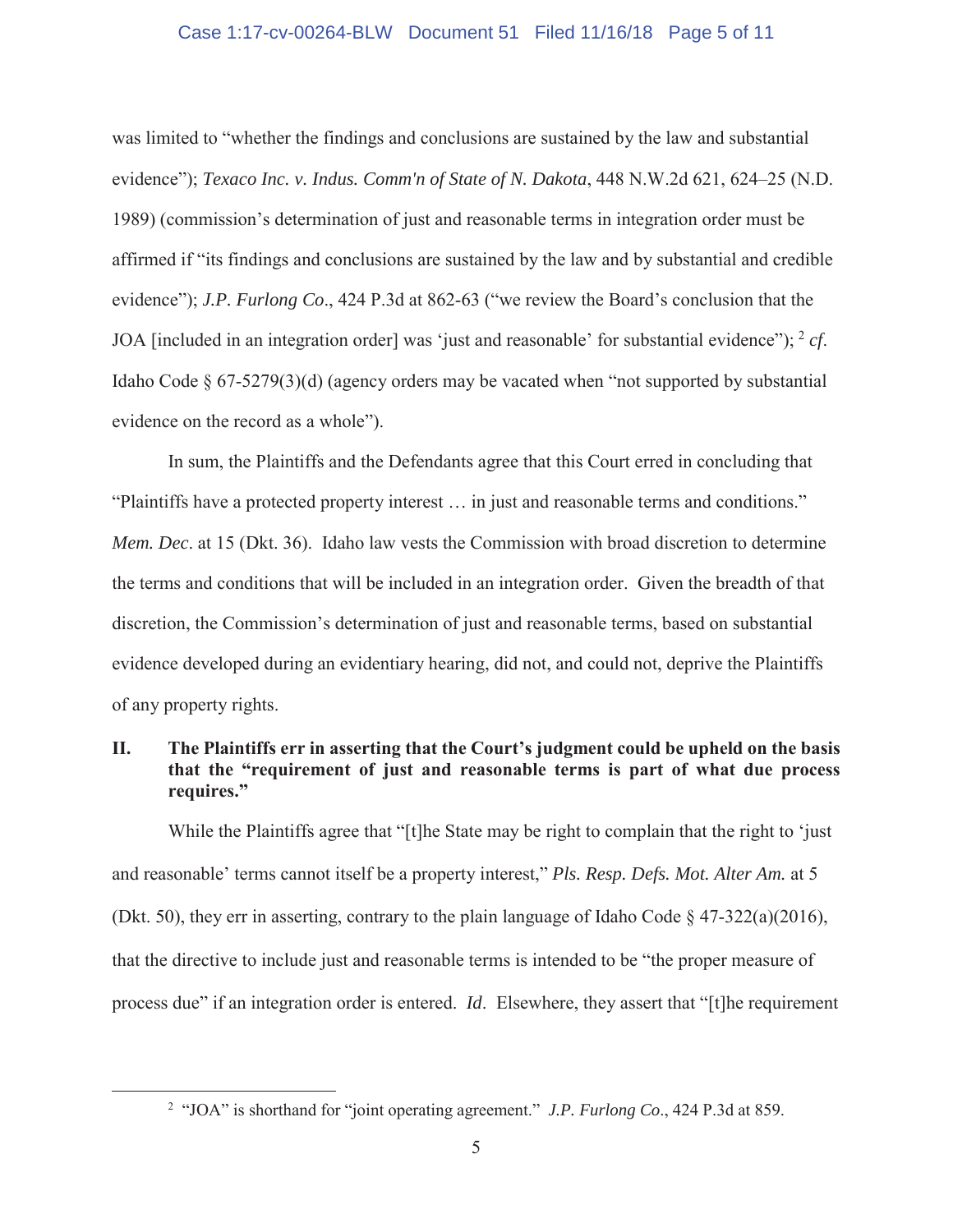### Case 1:17-cv-00264-BLW Document 51 Filed 11/16/18 Page 6 of 11

of just and reasonable terms is part of what due process requires before an owner can be deprived of [their] property interest." *Id*.

If the Plaintiffs were correct in asserting that the requirement for just and reasonable terms is a procedural directive to the Commission, then their claims should be dismissed, because the Due Process Clause only "guard[s] against unfair deprivation by state officials of *substantive* state-law property rights or entitlements." *Town of Castle Rock. v. Gonzales*, 545 U.S. 748, 771 (2005) (Souter, J., concurring) (emphasis added). Parties cannot "claim[] a property interest in a state-mandated process in and of itself [because such an] argument is at odds with the rule that "'[p]rocess is not an end in itself. Its constitutional purpose is to protect a substantive interest to which the individual has a legitimate claim of entitlement.'" *Id.* (quoting *Olim v. Wakinekona*, 461 U.S. 238, 250 (1983)).

The Plaintiffs' effort to recast the "just and reasonable" provision as a procedural requirement does not avoid the fact that such provision is too discretionary to create a property interest or entitlement: procedural requirements create a protectable property interest "[o]nly if the governing statute compels a result upon compliance with certain criteria, none of which involve the exercise of discretion by the reviewing body." *Hamell v. Idaho Cty.*, No. 3:16-CV-00469-EJL, 2018 WL 3758565, at \*3 (D. Idaho Aug. 8, 2018) (quoting *Shanks v. Dressel*, 540 F.3d 1082 1091 (9th Cir. 2008)). Here, the Plaintiffs admit no such criteria exist; indeed, they go so far as to insist that without further definition, "'just and reasonable' imposes a completely arbitrary and meaningless standard between a property owner's interest in oil and gas rights, and the compelled transfer of those interest to an operator …." *Pls. Resp. Defs. Mot. Alter Am*. at 6 (Dkt. 50). While the Defendants disagree that the statutory "just and reasonable" standard is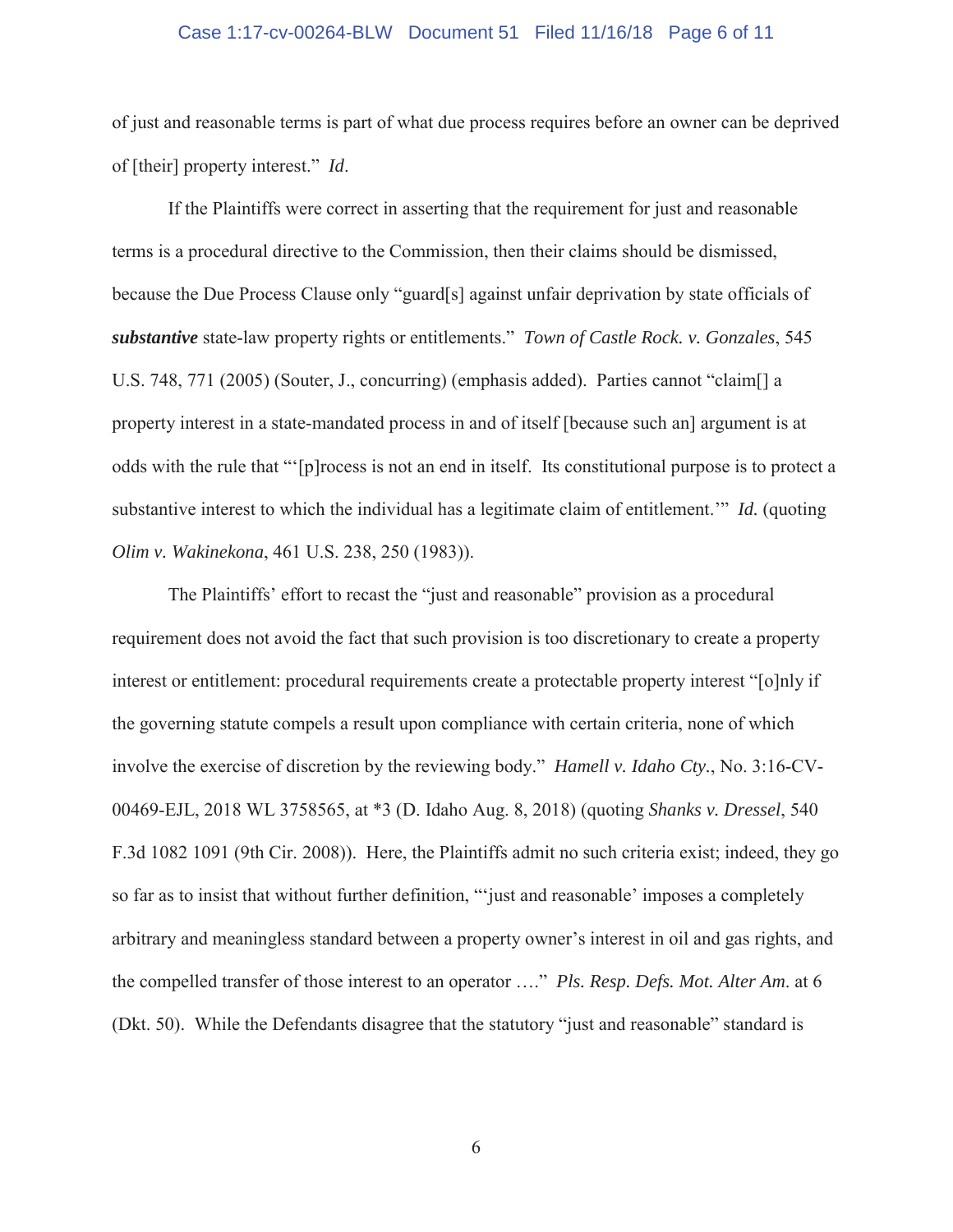### Case 1:17-cv-00264-BLW Document 51 Filed 11/16/18 Page 7 of 11

without meaning, <sup>3</sup> it appears that the Defendants and the Plaintiffs agree that the "just and reasonable" standard does not compel a predictable or ascertainable result. That being the case, there can be no property interest in the outcome of the administrative hearing held, in part, to determine just and reasonable terms and conditions.

# **III. Plaintiffs' attempt to revive their assertion that the integration order deprives them of the right to withhold their mineral interest ignores this Court's Order as well as the overwhelming precedents cited in summary judgment briefing.**

The Plaintiffs repeat the assertion, rejected by this Court in its *Memorandum Decision*,

(Dkt. 36 at 12-14), that the integration statute deprives them of their property "right to withhold their consent and to prevent extraction of their oil and gas" by providing for the "compelled transfer" of such right once 55% of property in a spacing unit is leased to an operator. *Pls. Resp. Defs. Mot. Alter Am.* at 4, 6 (Dkt. 50); *compare with Mem. Dec.* at 14 (Dkt. 36) (Plaintiffs "each have a protected property interest in a reasonable share of the oil and gas production, as determined by the Idaho legislature"). The assertion that integration orders deprive property owners of the right to withhold oil and gas from development has been soundly and thoroughly rejected by every court that has reviewed the issue, *see Defs. Summ. J. Br.* at 5-8 (Dkt. 24-1); *Defs. Re. Br.* at 6 (Dkt. 32), and not be readdressed here, particularly since Plaintiffs have not moved for reconsideration of the Court's holding on that issue.

## **IV. In the alternative, Defendants request the Court amend its order to clarify that the Final Order is vacated, and a new hearing required, only with regard to the integration of the mineral interests of Plaintiffs Holtry and Quade.**

**A. The Court should clarify that the Commission's spacing order remains enforceable.**

<sup>&</sup>lt;sup>3</sup> See Blacks Law Dictionary 880 (8th ed. 2004) (defining "just" to mean "[l]egally right; lawful; equitable"); *Id.* at 1203 (defining "reasonable" to mean "[f]air, proper, or moderate under the circumstances").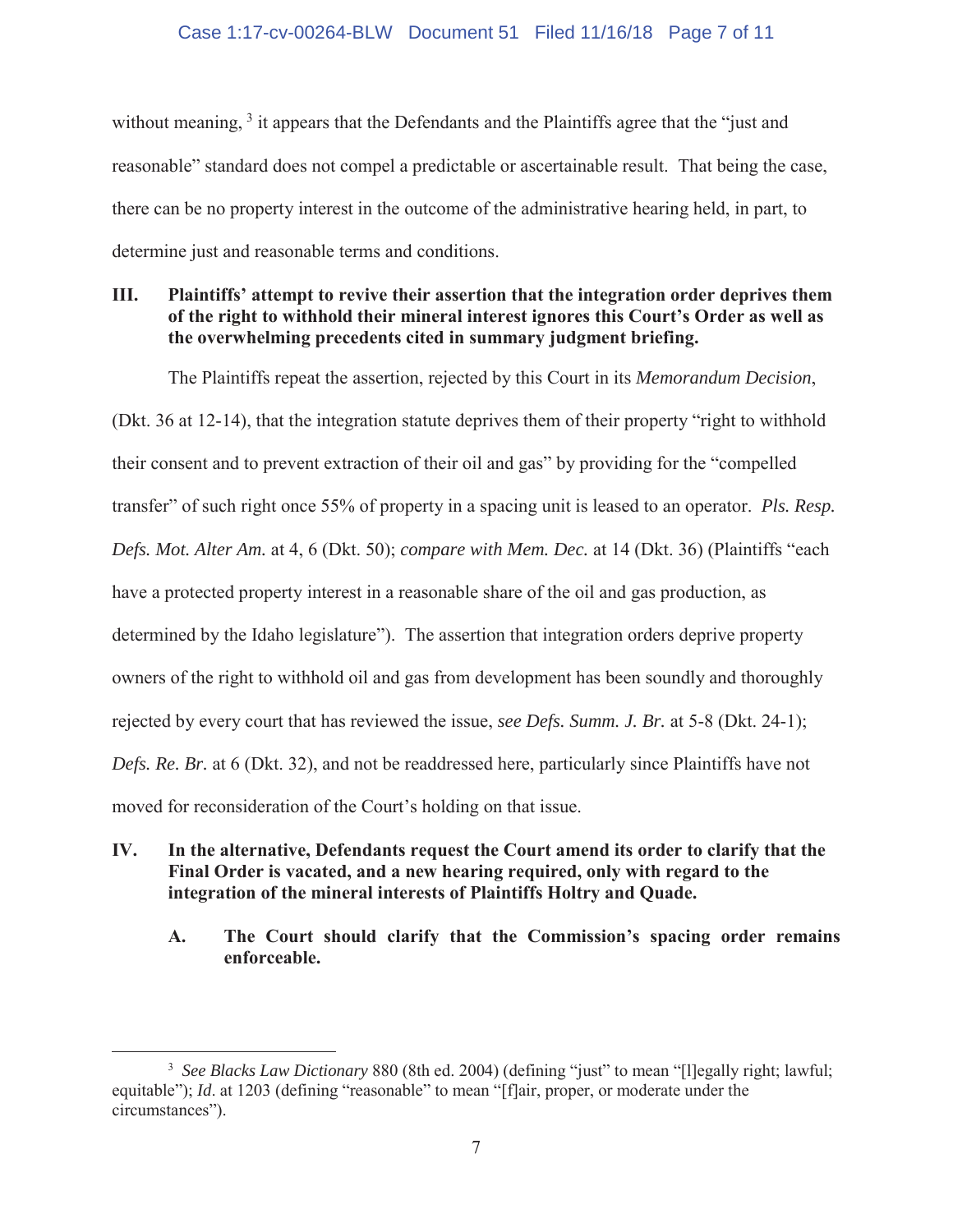### Case 1:17-cv-00264-BLW Document 51 Filed 11/16/18 Page 8 of 11

The Final Order<sup>4</sup> that the Court directed the Commission to vacate has two separate and independent components – one established a temporary spacing unit, one integrated unleased mineral interests into the spacing unit. *Fugate Aff.* at Ex. 4 (Dkt. 24-5); *Mem. Dec*. at 22-23 (Dkt. 36). The Defendants have asked the Court to alter or amend its Memorandum Decision so as to not apply to those portions of the Final Order addressing spacing. The Defendants' motion is well founded:

Courts may set aside part of an agency action only if it is severable from the rest of the agency's action. *See Arizona Pub. Serv. Co. v. EPA*, 562 F.3d 1116, 1122 (10th Cir .2009). "Whether an administrative agency's order or regulation is severable, permitting a court to affirm it in part and reverse it in part, depends on the issuing agency's intent." *North Carolina v. FERC*, 730 F.2d 790, 795-96 (D.C. Cir. 1984). Thus, "[w]here there is substantial doubt that the agency would have adopted the same disposition regarding the unchallenged portion if the challenged portion were subtracted, partial affirmance is improper." *Id*.

*Wood v. Betlach*, No. CV-12-08098-PCT-DGC, 2012 WL 4762466, at \*4 (D. Ariz. Oct. 5, 2012).

There is little doubt that those portions of the Final Order establishing a spacing unit may be severed with no prejudice to Plaintiffs. First, neither the Plaintiff's Complaint (Dkt. 1), nor their memorandum in support of motion for summary judgment (Dkt. 23-1) alleged that those portions of the Final Order addressing spacing violated their 14th Amendment rights. Second, spacing is an entirely separate process from integration. The sole consideration in spacing is the "size and shape of the units [that will] result in the efficient and economical development of the pool as a whole." Idaho Code § 47-321(1) (2016). Where circumstances require, the Commission may "establish spacing units of different sizes or shapes for different parts of a pool

<sup>&</sup>lt;sup>4</sup> "Final Order" refers to the Amended Order and Withdrawal of January 17, 2017, issued by then-Director Thomas Schultz, filed here as Exhibit 4 to Affidavit of Counsel (Dkt. 24-5 at 11-51).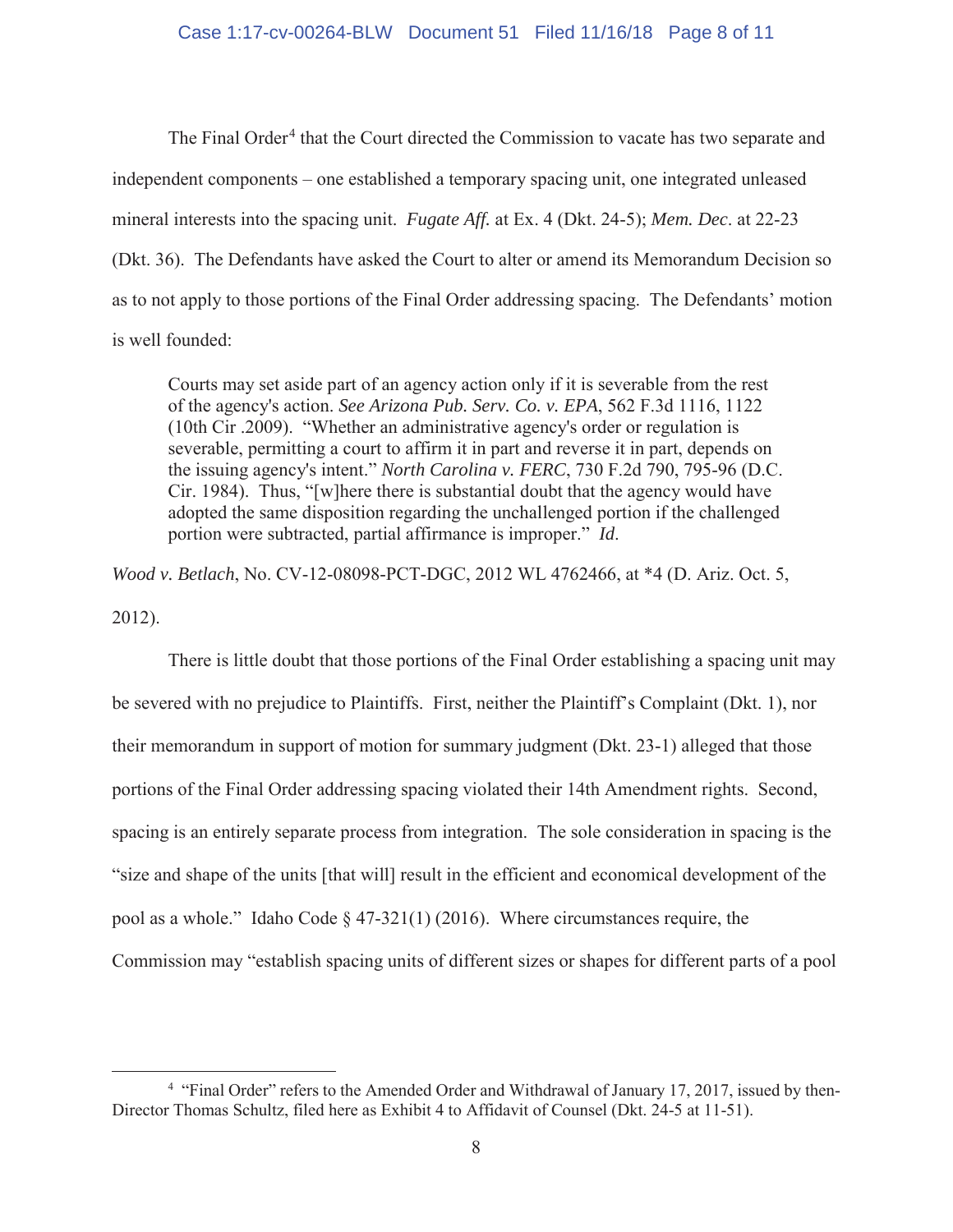### Case 1:17-cv-00264-BLW Document 51 Filed 11/16/18 Page 9 of 11

or may grant exceptions to the size or shape of any spacing unit or units or may change the sizes or shape of one (1) or more existing spacing units." Idaho Code § 47-321(3) (2016).

Spacing orders are typically stand-alone orders. Idaho Code  $\S$  47-321 (2016). Where economical to do so, a spacing application can be heard at the same time as an integration application. Idaho Code § 47-322(a) (2016) ("[t]he department, as a part of the order establishing a spacing unit or units, may prescribe the terms and conditions upon which the royalty interests in the unit or units shall, in the absence of voluntary agreement, be deemed to be integrated without the necessity of a subsequent separate order integrating the royalty interests"). The fact that spacing and integration were considered in a single hearing, however, does not alter the fact that the hearing officer, in establishing a temporary spacing unit, based her decision solely on findings of fact (Dkt. 24-5 at 17-22) and conclusions of law (Dkt. 24-5 at 27-31) relevant to the issue of whether "the spacing unit is of approximate size and shape so as to economically drain the pool with only one well," and with consideration of the fact that "development of the mineral estate should be done in a reasonable and prudent manner as to not unreasonably interfere with the established surface use." Dkt. 24-5 at 29 (Final Order).

Because the legal and factual considerations underlying the spacing decision are separate from those underlying integration, there is no "substantial doubt that the agency would have adopted the same disposition regarding the unchallenged portion if the challenged portion were subtracted." *North Carolina v. FERC*, 730 F.2d 790, 796 (D.C. Cir. 1984). Under the circumstances presented here, it is appropriate to sever those portions of the Final Order addressing only spacing and allow those provisions to remain in place.

### **B. The Court should clarify that the integration order is vacated only as to the integration of the mineral interests of Plaintiffs Holtry and Quade.**

9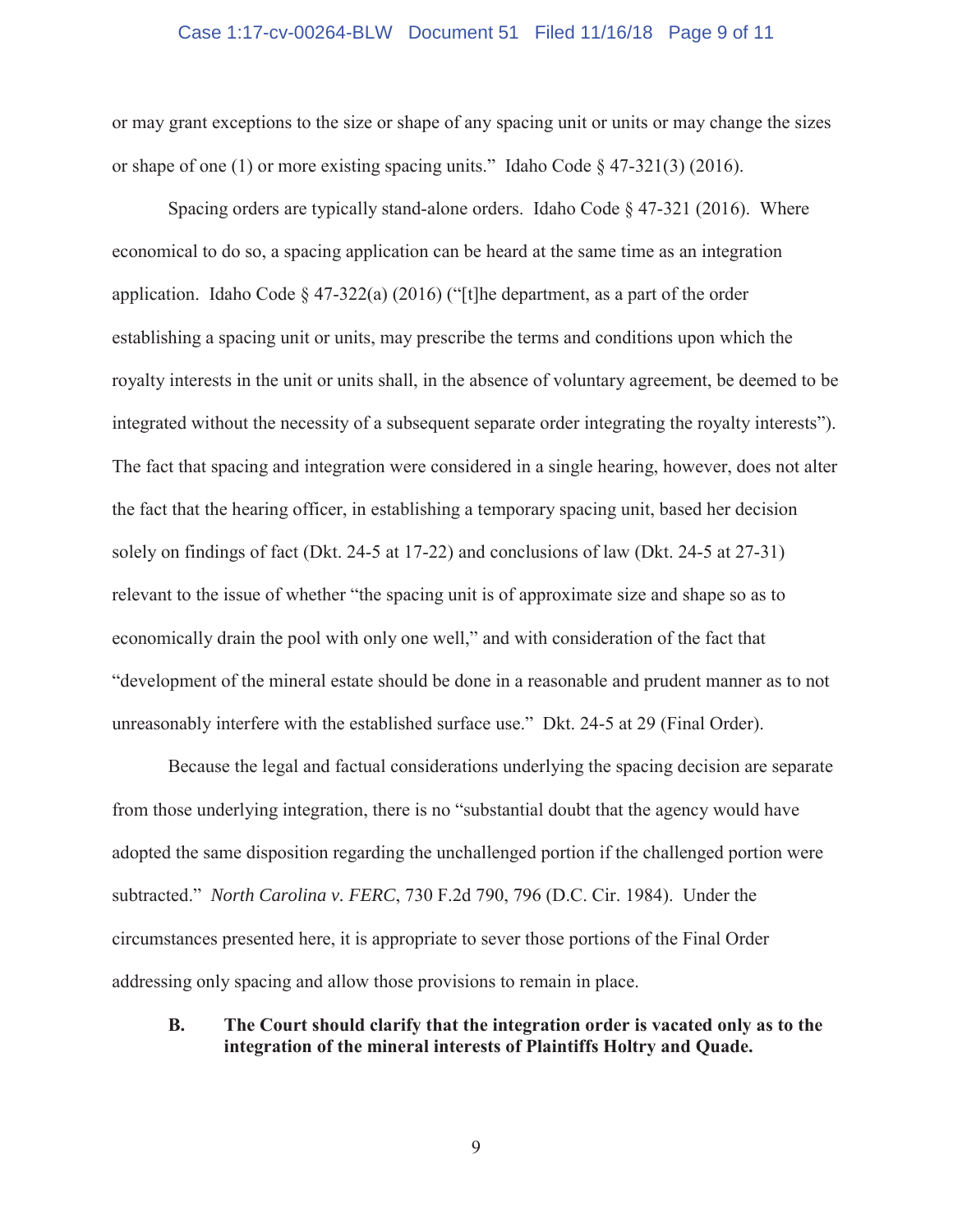### Case 1:17-cv-00264-BLW Document 51 Filed 11/16/18 Page 10 of 11

The Plaintiffs only sought injunctive relief in their individual capacities: they did not seek to certify a class. "While injunctive relief generally should be limited to apply only to named plaintiffs where there is no class certification, 'an injunction is not necessarily made overbroad by extending benefit or protection to persons other than prevailing parties in the lawsuit—even if it is not a class action—*if such breadth is necessary to give prevailing parties the relief to which they are entitled*.'" *Easy Riders Freedom F.I.G.H.T. v. Hannigan*, 92 F.3d 1486, 1501-02 (9th Cir. 1996) (quoting *Bresgal v. Brock,* 843 F.2d 1163, 1170-71 (9th Cir. 1987)) (emphasis in original). .

Here, the Plaintiffs assert only that other integrated parties may benefit by holding a new hearing, even if they "did not participate in writing or in person" in the proceedings that led to the Final Order. *Pls. Resp. Defs. Mot. Alter Am.* at 11 (Dkt. 50). The Plaintiffs make no effort, however, to demonstrate that the *named Plaintiffs* will not be accorded full relief if the injunction, and any subsequent hearing, is limited to the integration of the mineral interests of the named Plaintiffs. Absent such a demonstration, it is appropriate to limit any injunctive relief so that the Final Order is vacated only as applied to Plaintiffs Quade and Holtry.

#### **CONCLUSION**

Based upon the Defendants' foregoing arguments, and those previously presented (Dkt. 43-1), the Court is respectfully requested to alter and amend its Judgment (Dkts. 36 and 37) to grant summary judgment to the Defendants, and eliminate its instructions to vacate the Final Order, rescind the lease contracts of Plaintiffs Quade and Holtry, and to hold a new hearing. *Defs. Mot. Alter Am.* at ¶¶ 1-2 (Dkt 43). Alternatively, the Court should provide the Defendants partial relief from the Judgment by clarifying and limiting the instructions to vacate the Final Order. *Id.* at ¶ 3.